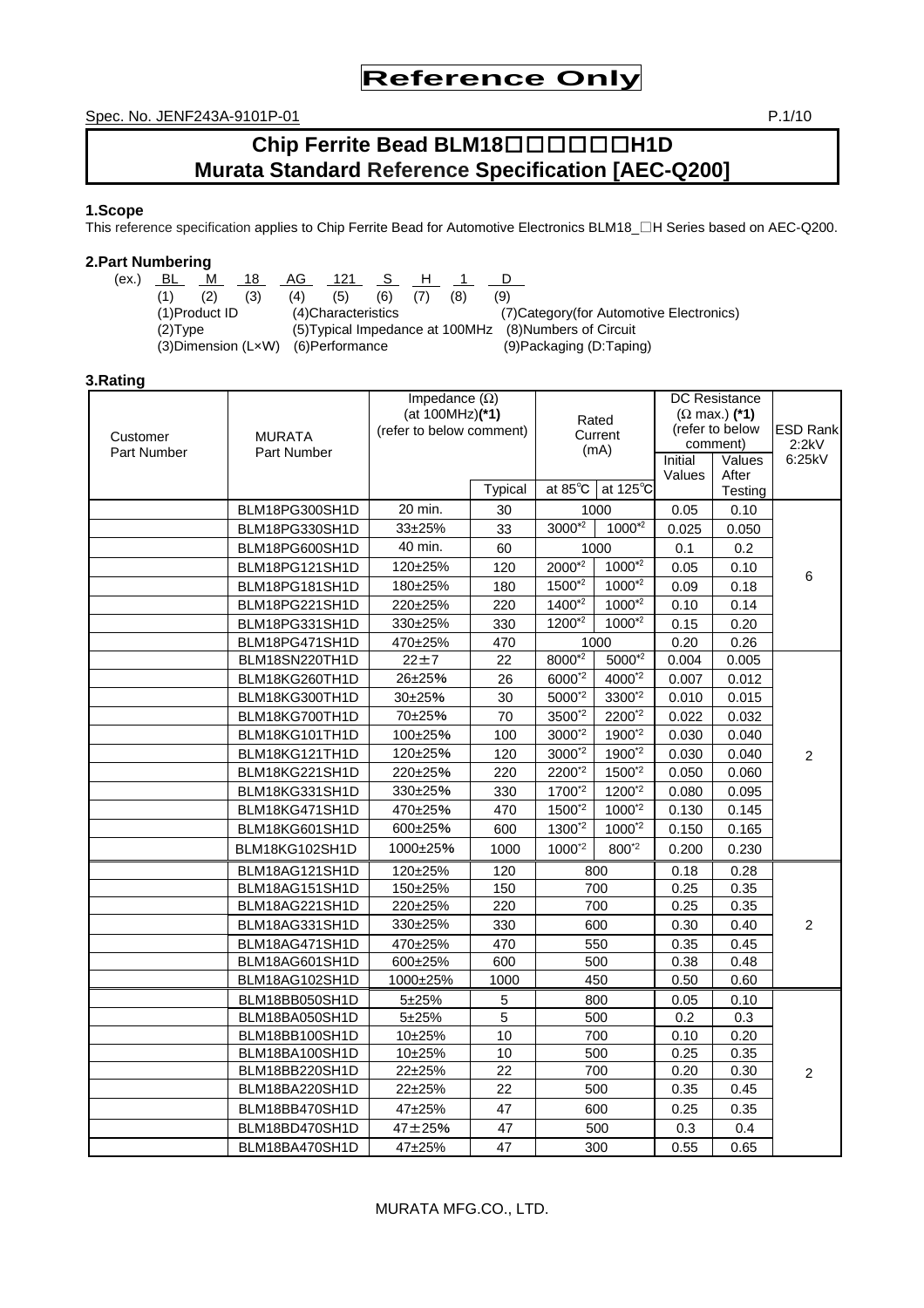Spec. No. IENE243A-9101P-01 P.2/10

|                         |                              |                                                                     |                |                                                           |                   |                                                                                                           | . 0                                |
|-------------------------|------------------------------|---------------------------------------------------------------------|----------------|-----------------------------------------------------------|-------------------|-----------------------------------------------------------------------------------------------------------|------------------------------------|
| Customer<br>Part Number | <b>MURATA</b><br>Part Number | Impedance $(\Omega)$<br>(at 100MHz)(*1)<br>(refer to below comment) | <b>Typical</b> | Rated<br>Current<br>$(mA)$ ( $2$ )<br>at 125°C<br>at 85°C | Initial<br>Values | <b>DC</b> Resistance<br>$(\Omega$ max.) (*1)<br>(refer to below<br>comment)<br>Values<br>After<br>Testing | <b>ESD Rank</b><br>2:2kV<br>6:25kV |
|                         | BLM18BB600SH1D               | 60±25%                                                              | 60             | 600                                                       | 0.25              | 0.35                                                                                                      |                                    |
|                         | BLM18BA750SH1D               | 75±25%                                                              | 75             | 300                                                       | 0.70              | 0.80                                                                                                      |                                    |
|                         | BLM18BB750SH1D               | 75±25%                                                              | 75             | 600                                                       | 0.30              | 0.40                                                                                                      |                                    |
|                         | BLM18BB121SH1D               | 120±25%                                                             | 120            | 550                                                       | 0.30              | 0.40                                                                                                      |                                    |
|                         | BLM18BD121SH1D               | 120±25%                                                             | 120            | 300                                                       | 0.4               | 0.5                                                                                                       |                                    |
|                         | BLM18BA121SH1D               | 120±25%                                                             | 120            | 200                                                       | 0.9               | 1.0                                                                                                       |                                    |
|                         | BLM18BB141SH1D               | 140±25%                                                             | 140            | 500                                                       | 0.35              | 0.45                                                                                                      |                                    |
|                         | BLM18BB151SH1D               | 150±25%                                                             | 150            | 450                                                       | 0.37              | 0.47                                                                                                      |                                    |
|                         | BLM18BD151SH1D               | 150±25%                                                             | 150            | 300                                                       | 0.4               | 0.5                                                                                                       |                                    |
|                         | BLM18BB221SH1D               | 220±25%                                                             | 220            | 450                                                       | 0.45              | 0.55                                                                                                      |                                    |
|                         | BLM18BD221SH1D               | 220±25%                                                             | 220            | 250                                                       | 0.45              | 0.55                                                                                                      | $\overline{2}$                     |
|                         | BLM18BB331SH1D               | 330±25%                                                             | 330            | 400                                                       | 0.58              | 0.68                                                                                                      |                                    |
|                         | BLM18BD331SH1D               | 330±25%                                                             | 330            | 250                                                       | 0.5               | 0.6                                                                                                       |                                    |
|                         | BLM18BD421SH1D               | 420±25%                                                             | 420            | 250                                                       | 0.55              | 0.65                                                                                                      |                                    |
|                         | BLM18BB471SH1D               | 470±25%                                                             | 470            | 300                                                       | 0.85              | 0.95                                                                                                      |                                    |
|                         | BLM18BD471SH1D               | 470±25%                                                             | 470            | 250                                                       | 0.55              | 0.65                                                                                                      |                                    |
|                         | BLM18BD601SH1D               | 600±25%                                                             | 600            | 200                                                       | 0.65              | 0.75                                                                                                      |                                    |
|                         | BLM18BD102SH1D               | 1000±25%                                                            | 1000           | 200                                                       | 0.85              | 0.95                                                                                                      |                                    |
|                         | BLM18BD152SH1D               | 1500±25%                                                            | 1500           | 150                                                       | 1.2               | 1.3                                                                                                       |                                    |
|                         | BLM18BD182SH1D               | 1800±25%                                                            | 1800           | 150                                                       | 1.5               | 1.6                                                                                                       |                                    |
|                         | BLM18BD222SH1D               | 2200±25%                                                            | 2200           | 150                                                       | 1.5               | 1.6                                                                                                       |                                    |
|                         | BLM18BD252SH1D               | 2500±25%                                                            | 2500           | 150                                                       | 1.5               | 1.6                                                                                                       |                                    |

• Operating Temperature : -55°C to +125°C • Storage Temperature : -55°C to +125°C

(Note)As for Rated currentmarked with \*2, Rated Current is derated as right figure depending on the operating temperature.

#### **(\*1)**

# **Standard Testing Conditions**

< Unless otherwise specified > < In case of doubt >

Temperature : Ordinary Temp. (15 °C to 35 °C) Temperature : 20°C $\pm$ 2 °C Humidity : Ordinary Humidity (25%(RH) to 85%(RH)) Humidity : 60%(RH) to 70%(RH)

Atmospheric pressure : 86kPa to 106kPa







■ Unit Mass (Typical value) BLM18\_SH:0.005g BLM18\_TH:0.004g

MURATA MFG.CO., LTD.

: Electrode

(in mm)

T





| P/N      |                |
|----------|----------------|
| BLM18 SH | $0.8 + 0.15$   |
| BLM18 TH | $0.6 \pm 0.15$ |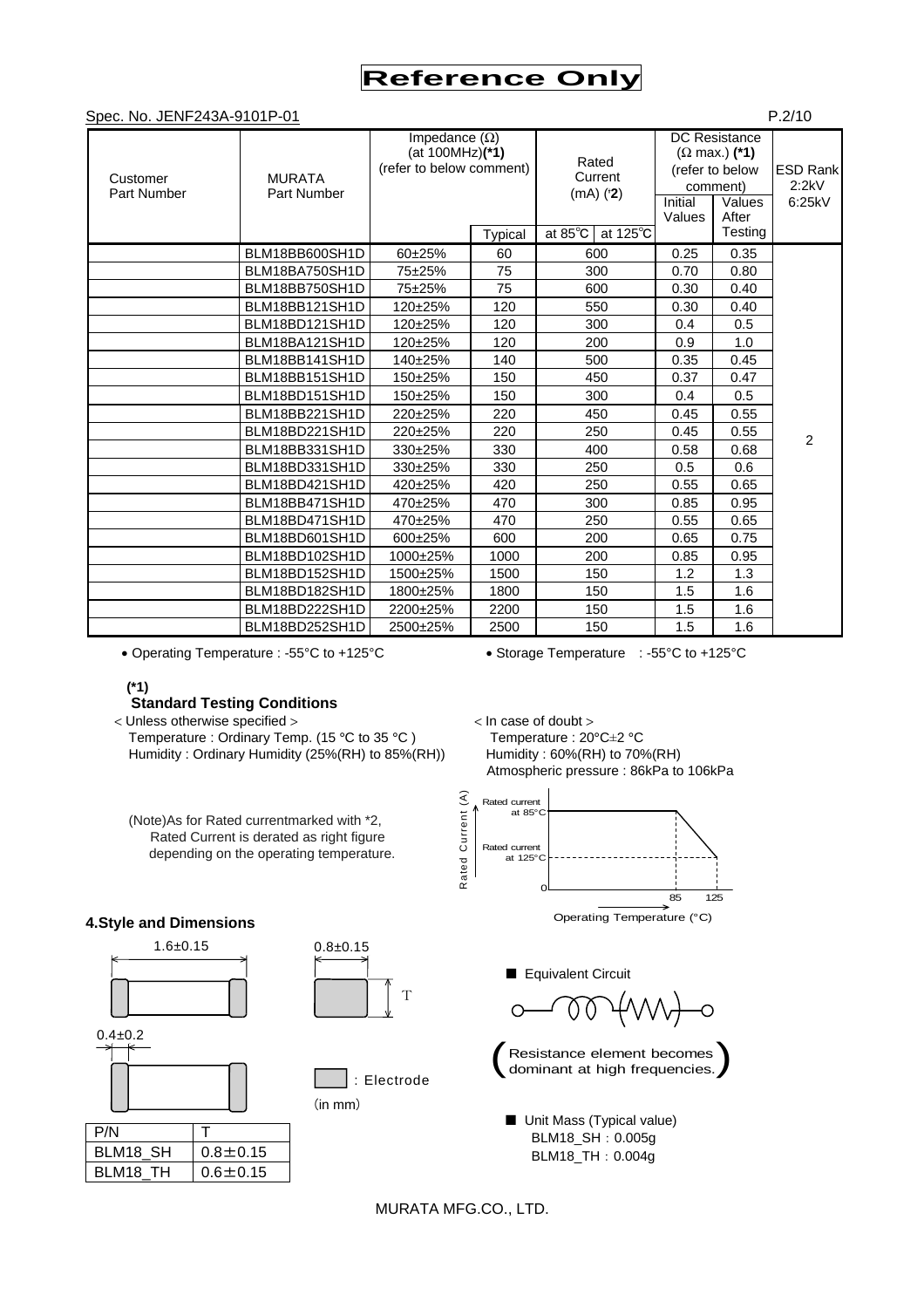# Spec. No. JENF243A-9101P-01 P.3/10

# **5.Marking**

No marking.

# **6.Specifications**

# **6-1.Electrical Performance**

| No. | Item                | Specification | Test Method                                                                                                                                                                                                           |
|-----|---------------------|---------------|-----------------------------------------------------------------------------------------------------------------------------------------------------------------------------------------------------------------------|
|     | 6-1-1 Impedance     | Meet item 3.  | Measuring Frequency: 100MHz±1MHz<br>Measuring Equipment: KEYSIGHT 4991A or the equivalent<br>Test Fixture: KEYSIGHT 16192A or the equivalent                                                                          |
|     | 6-1-2 DC Resistance | Meet item 3.  | Measuring Equipment: Digital multi meter<br>For BLM18SN<br>Measuring Equipment: YOKOGAWA 755611 or the equivalent<br>Test Fixture: KEYSIGHT 16044A or the equivalent<br>* Except resistance of the Substrate and Wire |

## **6-2. Mechanical Performance(based on Table 13 for FILTER EMI SUPPRESSORS/FILTERS) AEC-Q200 Rev.D issued June. 1 2010**

|                | AEC-Q200                                |                                                                                    |                                                                                                                                                                                                        |
|----------------|-----------------------------------------|------------------------------------------------------------------------------------|--------------------------------------------------------------------------------------------------------------------------------------------------------------------------------------------------------|
| No.            | <b>Stress</b>                           | <b>Test Method</b>                                                                 | Murata Specification / Deviation                                                                                                                                                                       |
| $\overline{3}$ | High<br>Temperature<br>Exposure         | 1000hours at 125 deg C<br>Set for 24hours at room<br>temperature, then measured.   | Meet Table A after testing.<br>Table A<br>Appearance<br>No damage<br>Impedance<br>Within $±30\%$<br>Change<br>(for BLM18SN<br>(at 100MHz)<br>Within $\pm 50\%$ )<br><b>DC</b>                          |
| 4              | Temperature Cycling                     | 1000cycles<br>-55 deg C to +125 deg C                                              | Meet item 3.<br>Resistance<br>Meet Table B after testing.<br>TableB                                                                                                                                    |
|                |                                         | Set for 24hours at room<br>temperature, then measured.                             | Appearance<br>No damage<br>Within ±30%<br>Impedance<br>(for BLM18SN<br>Change<br>Within $\pm 50\%$ )<br>(at 100MHz)<br>(for BLM18KG<br>Within-10%to+50%)<br>DC Resistance<br>Meet item 3.              |
| 5              | Destructive<br><b>Physical Analysis</b> | Per EIA469<br>No electrical tests                                                  | No defects                                                                                                                                                                                             |
| 7              | <b>Biased Humidity</b>                  | 1000hours at 85 deg C, 85%RH<br>Apply max rated current.                           | Meet Table C after testing.<br>TableC<br>No damage<br>Appearance<br>Within $±30\%$<br>Impedance<br>(for BLM18KG/SN<br>Change<br>Within $\pm 50\%$ )<br>(at 100MHz)<br>DC<br>Meet item 3.<br>Resistance |
| 8              | <b>Operational Life</b>                 | Apply 125 deg C 1000hours<br>Set for 24hours at room<br>temperature, then measured | Meet Table C after testing.<br>If the rated current of parts exceed 1A,<br>the operating temperature should be 85 deg C.                                                                               |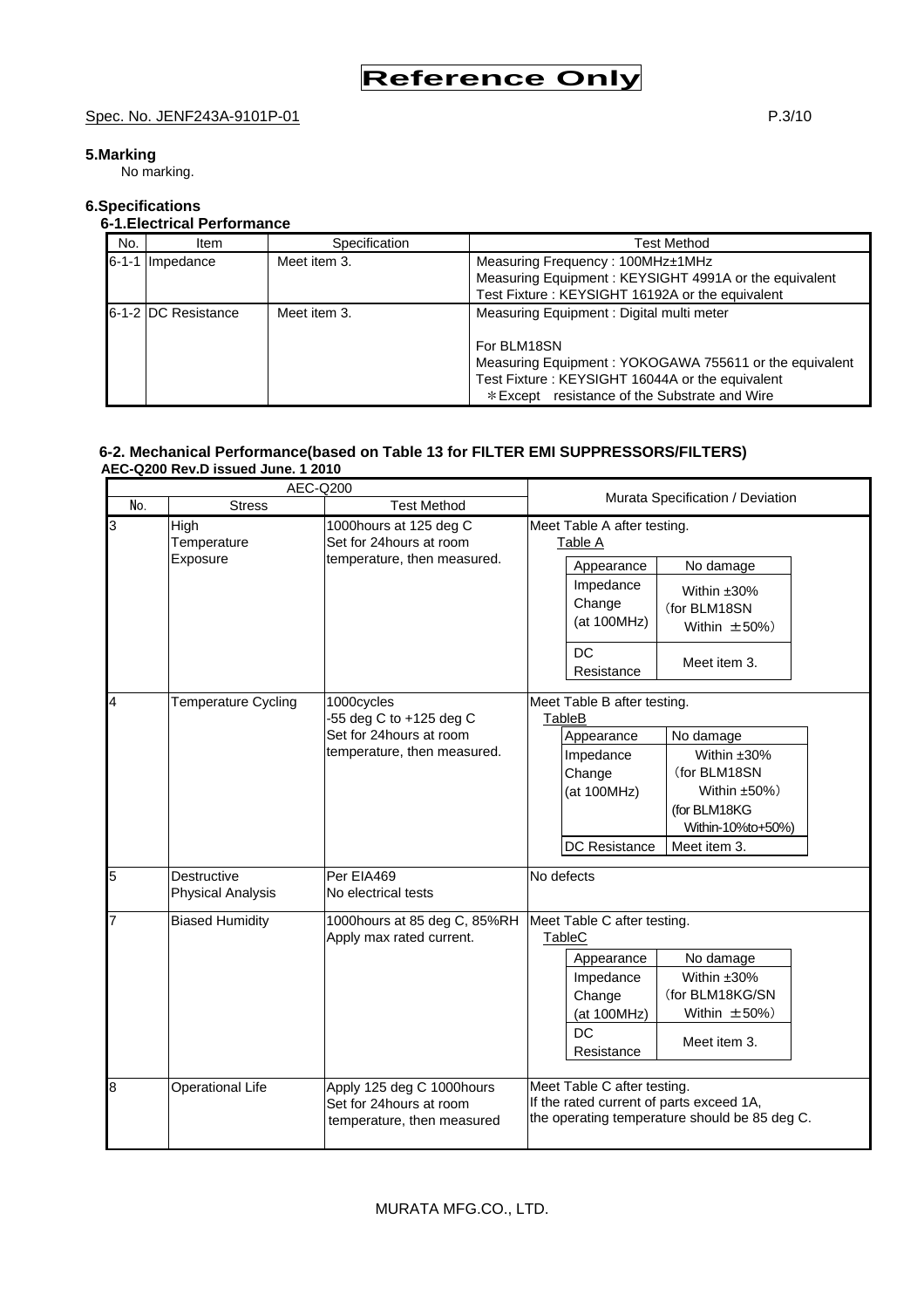# Spec. No. JENF243A-9101P-01 P.4/10

|     |                                        | AEC-Q200                                                                                |                                                                        |
|-----|----------------------------------------|-----------------------------------------------------------------------------------------|------------------------------------------------------------------------|
| No. | <b>Stress</b>                          | <b>Test Method</b>                                                                      | Murata Specification / Deviation                                       |
| 9   | <b>External Visual</b>                 | Visual inspection                                                                       | No abnormalities                                                       |
| 10  | <b>Physical Dimension</b>              | Meet ITEM 4<br>(Style and Dimensions)                                                   | No defects                                                             |
| 12  | Resistance to Solvents Per MIL-STD-202 | Method 215                                                                              | Not Applicable                                                         |
| 13  | <b>Mechanical Shock</b>                | Per MIL-STD-202 Method 213<br><b>Condition F</b><br>1500g's (14.7N)/0.5ms/              | Meet Table D after testing.<br>Table D                                 |
|     |                                        | Half sine                                                                               | No damage<br>Appearance                                                |
|     |                                        |                                                                                         | Impedance<br>Change<br>Within $±30\%$<br>(at 100MHz)                   |
|     |                                        |                                                                                         | Meet item 3.<br>DC Resistance                                          |
| 14  | Vibration                              | 5g's(0.049N) for 20 minutes,<br>12cycles each of 3 orientations<br>Test from 10-2000Hz. | Meet Table D after testing.                                            |
| 15  | Resistance<br>to Soldering Heat        | Solder temperature<br>260C+/-5 deg C<br>Immersion time 10s                              | Pre-heating: 150C +/-10 deg, 60s to 90s<br>Meet Table C after testing. |
| 17  | <b>ESD</b>                             | Per AEC-Q200-002                                                                        | Meet Table D after testing.<br>ESD Rank: Meet Item 3. (Rating)         |
| 18  | Solderability                          | Per J-STD-002                                                                           | Method b: Not Applicable<br>95% of the terminations is to be soldered. |
| 19  | Electrical<br>Characterization         | Measured : Impedance                                                                    | No defects                                                             |
| 20  | Flammability                           | Per UL-94                                                                               | Not Applicable                                                         |
| 21  | <b>Board Flex</b>                      | Epoxy-PCB(1.6mm)<br>Deflection 2mm(min)<br>60s minimum holding tim                      | Meet Table C after testing.                                            |
| 22  | <b>Terminal Strength</b>               | Per AEC-Q200-006                                                                        | No defects                                                             |
| 30  | Electrical<br>Transient<br>Conduction  | Per ISO-7637-2                                                                          | Not Applicable                                                         |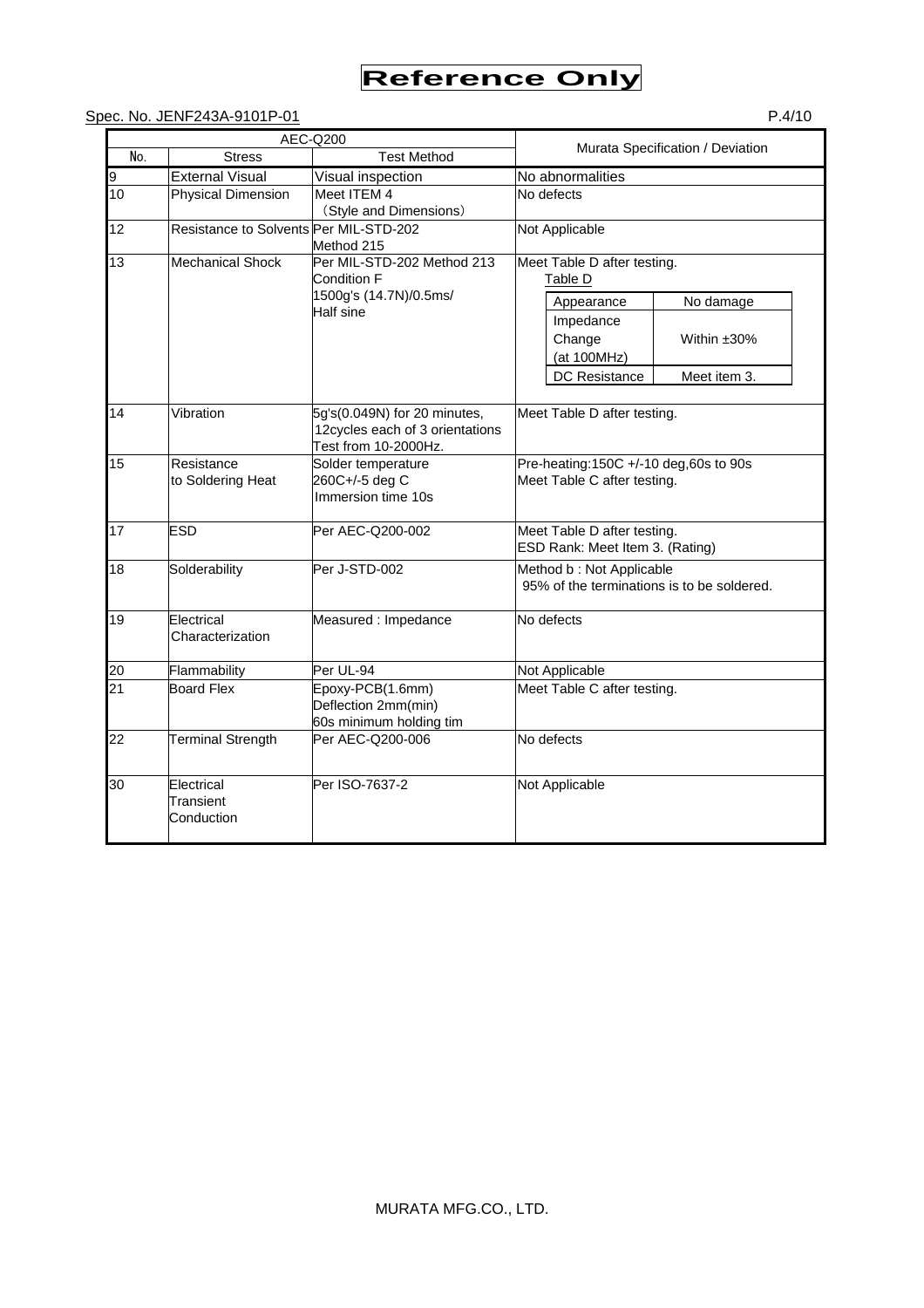## Spec. No. JENF243A-9101P-01 **P.5/10** P.5/10

# **7.Specification of Packaging**



(1) Taping

Products shall be packaged in the cavity of the base tape of 8mm-wide,4mm-pitch continuously and sealed by top tape and bottom tape.

- (2) The sprocket holes are to the right as the tape is pulled toward the user.
- (3) Spliced point:The base tape and top tape have no spliced point
- (4) Cavity:There shall not be burr in the cavity.

(5) Missing components number

Missing components number within 0.1% of the number per reel or 1 pc., whichever is greater, and are not continuous. The specified quantity per reel are kept.

### **7-2.Tape Strength**

(1)Pull Strength

| un ouvingui |        |
|-------------|--------|
| op tape     |        |
| Bottom tape | 5N min |

(2)Peeling off force of Top tape 0.1N to 0.6N (Minimum value is typical.) \*Speed of Peeling off:300mm/min



### **7-3.Taping Condition**

(1)Standard quantity per reel

Quantity per 180mm reel: 4000 pcs. / reel

(2)There shall be leader-tape (top tape and empty tape ) and trailer- tape(empty tape) as follows.

(3)On paper tape, the top tape and the base tape shall not be adhered at the tip of the empty leader tape for more than 5 pitch.

(4)Marking for reel

The following items shall be marked on a label and the label is stuck on the reel.

(Customer part number, MURATA part number, Inspection number(∗1) , RoHS marking (∗2) , Quantity, etc)

| *1) « Expression of Inspection No. » |                                                         | 0000                        | XXX<br>(3) |                                                                                 |  |
|--------------------------------------|---------------------------------------------------------|-----------------------------|------------|---------------------------------------------------------------------------------|--|
| (1) Factory Code<br>$(2)$ Date       | First digit<br>Second digit<br>Third, Fourth digit: Day | : Year / Last digit of year |            | : Month / Jan. to Sep. $\rightarrow$ 1 to 9, Oct. to Dec. $\rightarrow$ O, N, D |  |
| (3) Serial No.                       |                                                         |                             |            |                                                                                 |  |

∗2) « Expression of RoHS marking »

ROHS  $-\underline{Y}(\underline{\triangle})$ <br>(1) (2)

(1) RoHS regulation conformity parts.

(2) MURATA classification number

MURATA MFG.CO., LTD.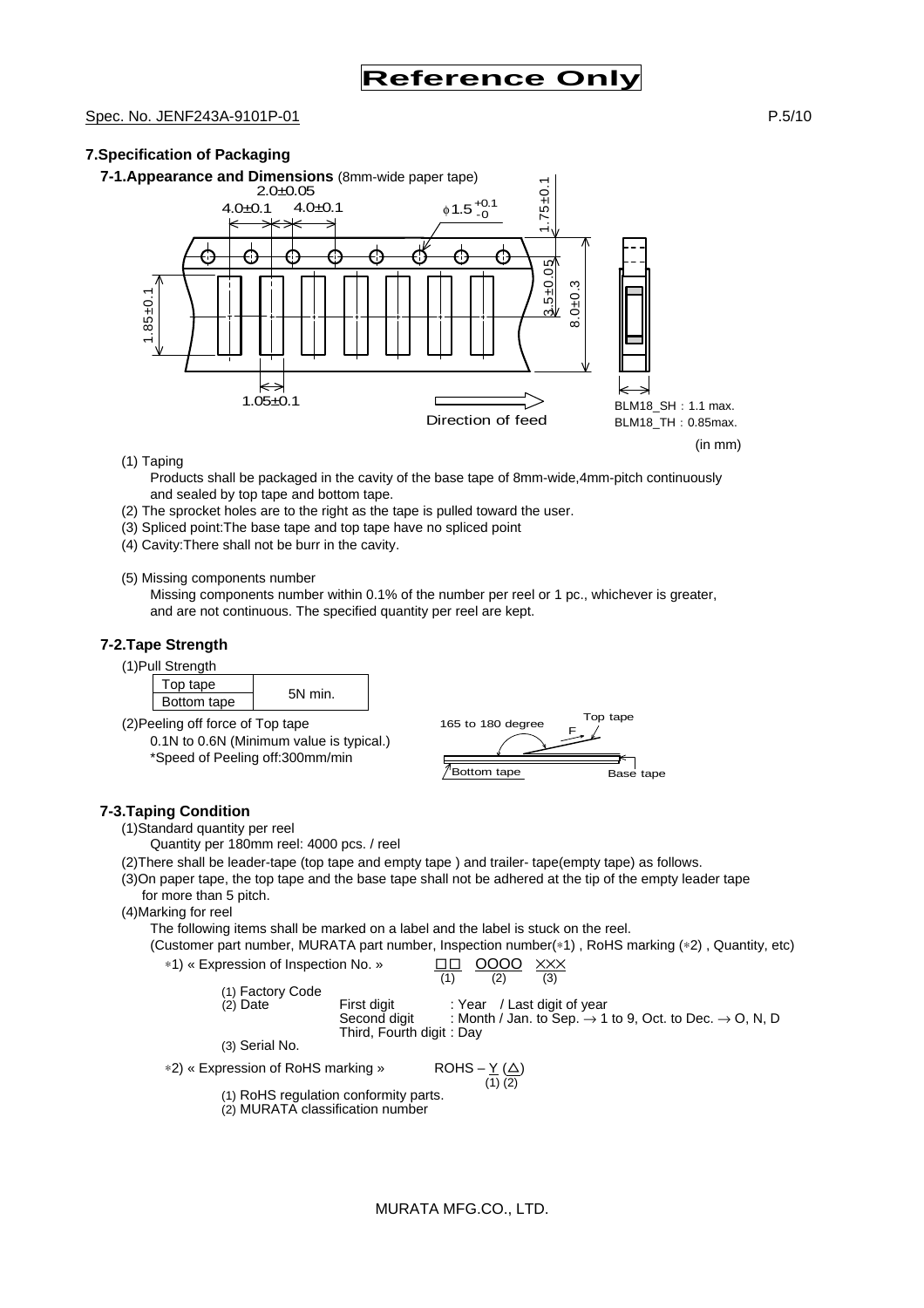### Spec. No. JENF243A-9101P-01 P.6/10

(5)Outside package

These reels shall be packed in the corrugated cardboard package and the following items shall be marked on a label and the label is stuck on the box.

(Customer name, Purchasing order number, Customer part number, MURATA part number, RoHS discrimination(∗2) ,Quantity, etc)

(6)Dimensions of reel and taping(leader-tape, trailer-tape)



### **7-4. Specification of Outer Case**



# $8. \triangle$  Caution

## **8-1.Rating**

Do not use products beyond the Operating Temperature Range and Rated Current.

### **8-2.Surge current**

Excessive surge current (pulse current or rush current) than specified rated current applied to the product may cause a critical failure, such as an open circuit, burnout caused by excessive temperature rise. Please contact us in advance in case of applying the surge current.

### **8-3.Fail Safe**

Be sure to provide an appropriate fail-safe function on your product to prevent from a second damage that may be caused by the abnormal function or the failure of our products.

### **8-4.Limitation of Applications**

Please contact us before using our products for the applications listed below which require especially high reliability for the prevention of defects which might directly cause damage to the third party's life, body or property.

- (1)Aircraft equipment (6)Disaster prevention / crime prevention equipment
- (2)Aerospace equipment (7)Traffic signal equipment
- (3)Undersea equipment (8)Transportation equipment (trains,ships,etc.)
- (4)Power plant control equipment (9)Data-processing equipment
- 
- (5)Medical equipment (10)Applications of similar complexity and /or reliability requirements to the applications listed in the above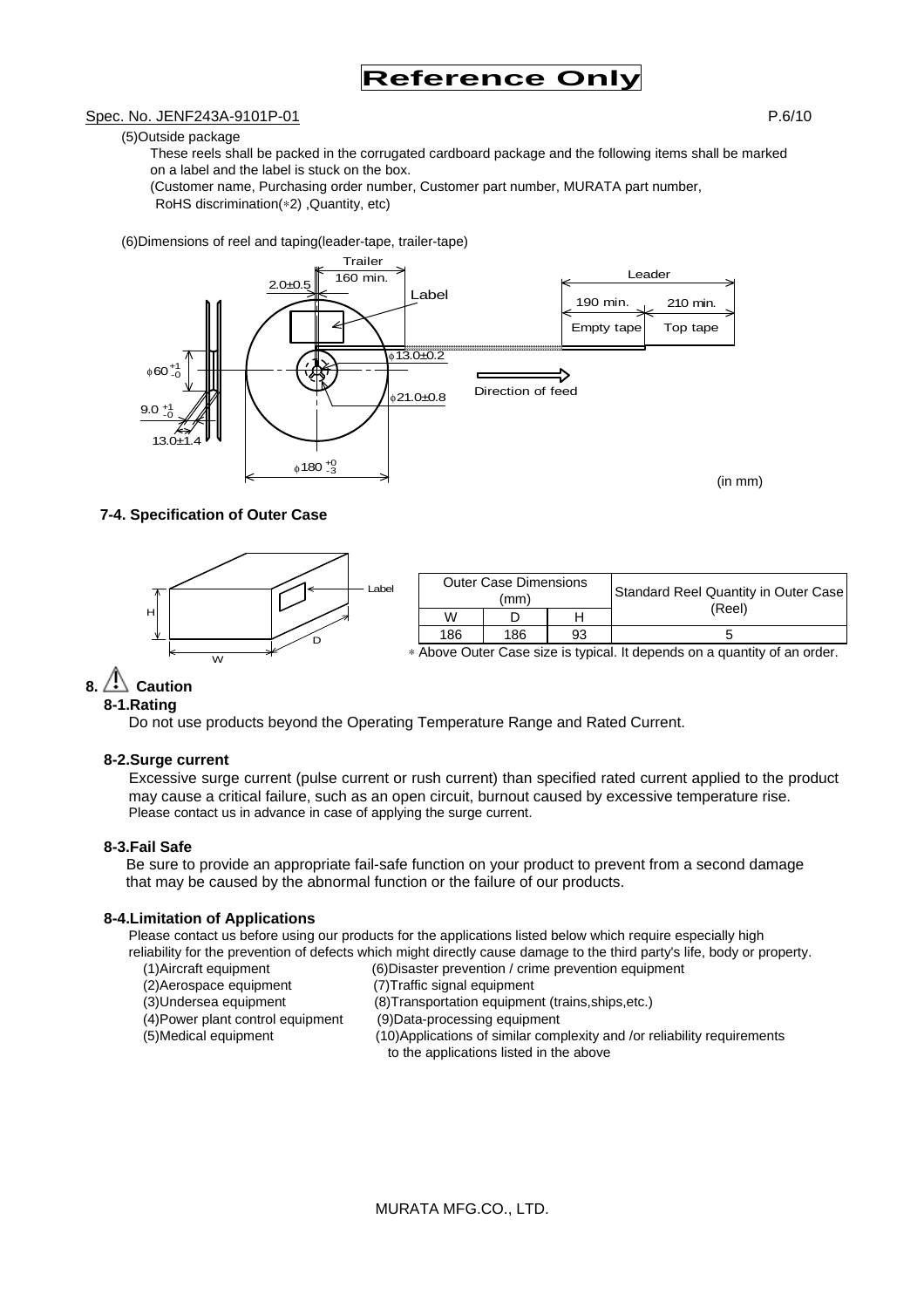## Spec. No. JENF243A-9101P-01 **P.7/10**

# **9. Notice**

This product is designed for solder mounting.

Please consult us in advance for applying other mounting method such as conductive adhesive.

# **9-1.Land pattern designing**

- Standard land dimensions
- < For BLM18 series (except BLM18PG/KG/SN type) >



| vpe                         | Soldering | а   |            |         |
|-----------------------------|-----------|-----|------------|---------|
| BLM18                       | Flow      |     | 2.2 to 2.6 |         |
| (except<br>18PG/KG/SN type) | Reflow    | 0.7 | 1.8 to 2.0 | 0.7     |
|                             |           |     |            | (in mm) |

### < For BLM18PG/KG/SN type >



∗The excessive heat by land pads may cause deterioration at joint of products with substrate.

# **9-2.Soldering Conditions**

Products can be applied to reflow and flow soldering.

#### (1) Flux,Solder

| <b>Flux</b> | Use rosin-based flux, but not highly acidic flux (with chlorine content exceeding 0.2(wt)%.) |
|-------------|----------------------------------------------------------------------------------------------|
|             | Do not use water-soluble flux.                                                               |
| Solder      | Use Sn-3.0Ag-0.5Cu solder                                                                    |
|             | Standard thickness of solder paste: 100 µm to 200 µm                                         |

(2) Soldering conditions

• Pre-heating should be in such a way that the temperature difference between solder and ferrite surface is limited to 150℃ max. Also cooling into solvent after soldering should be in such a way that the temperature difference is limited to 100℃ max.

Insufficient pre-heating may cause cracks on the ferrite, resulting in the deterioration of product quality.

• Standard soldering profile and the limit soldering profile is as follows. The excessive limit soldering conditions may cause leaching of the electrode and / or resulting

in the deterioration of product quality.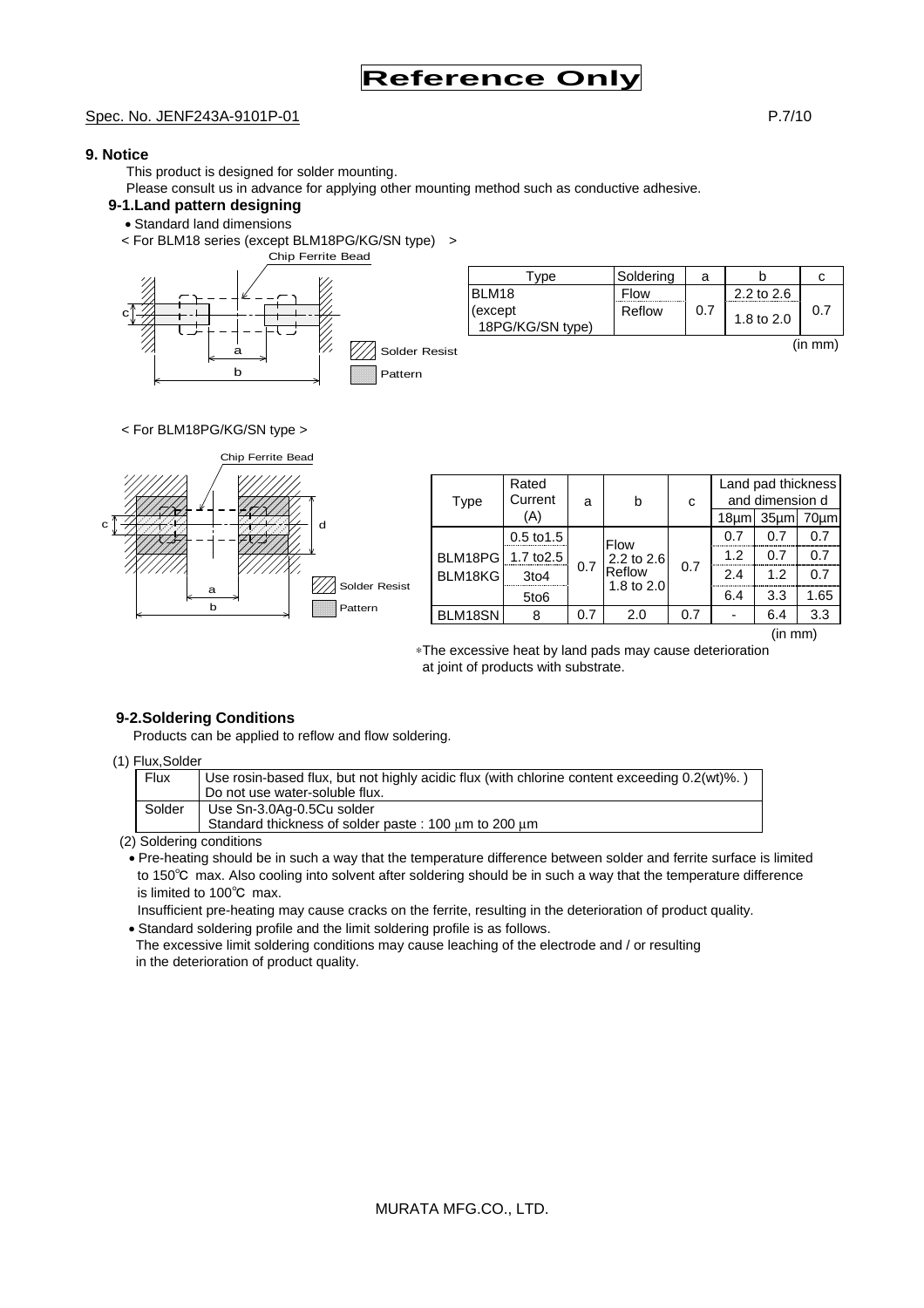### Spec. No. JENF243A-9101P-01 **P.8/10**

#### (3)soldering profile

□Flow soldering profile



|               | <b>Standard Profile</b>   | Limit Profile                              |
|---------------|---------------------------|--------------------------------------------|
| Pre-heating   | $150^{\circ}$ C, 60s min. |                                            |
| Heating       | 250°C, $4 \sim 6s$        | $265^{\circ}$ C $\pm 3^{\circ}$ C, 5s max. |
| Cycle of flow | 2 times                   | 2 times                                    |

#### □Reflow soldering profile



# **9-3. Reworking with soldering iron**<br>• Pre-heating: 150°C, 1 min

- 
- Tip temperature: 350°C max.
- Soldering iron output: 80W max.<br>• Tip diameter:  $\phi$  3mm max.
- 
- Soldering time : 3(+1,-0) seconds. Times : 2times max.
- Note :Do not directly touch the products with the tip of the soldering iron in order to prevent the crack on the ferrite material due to the thermal shock.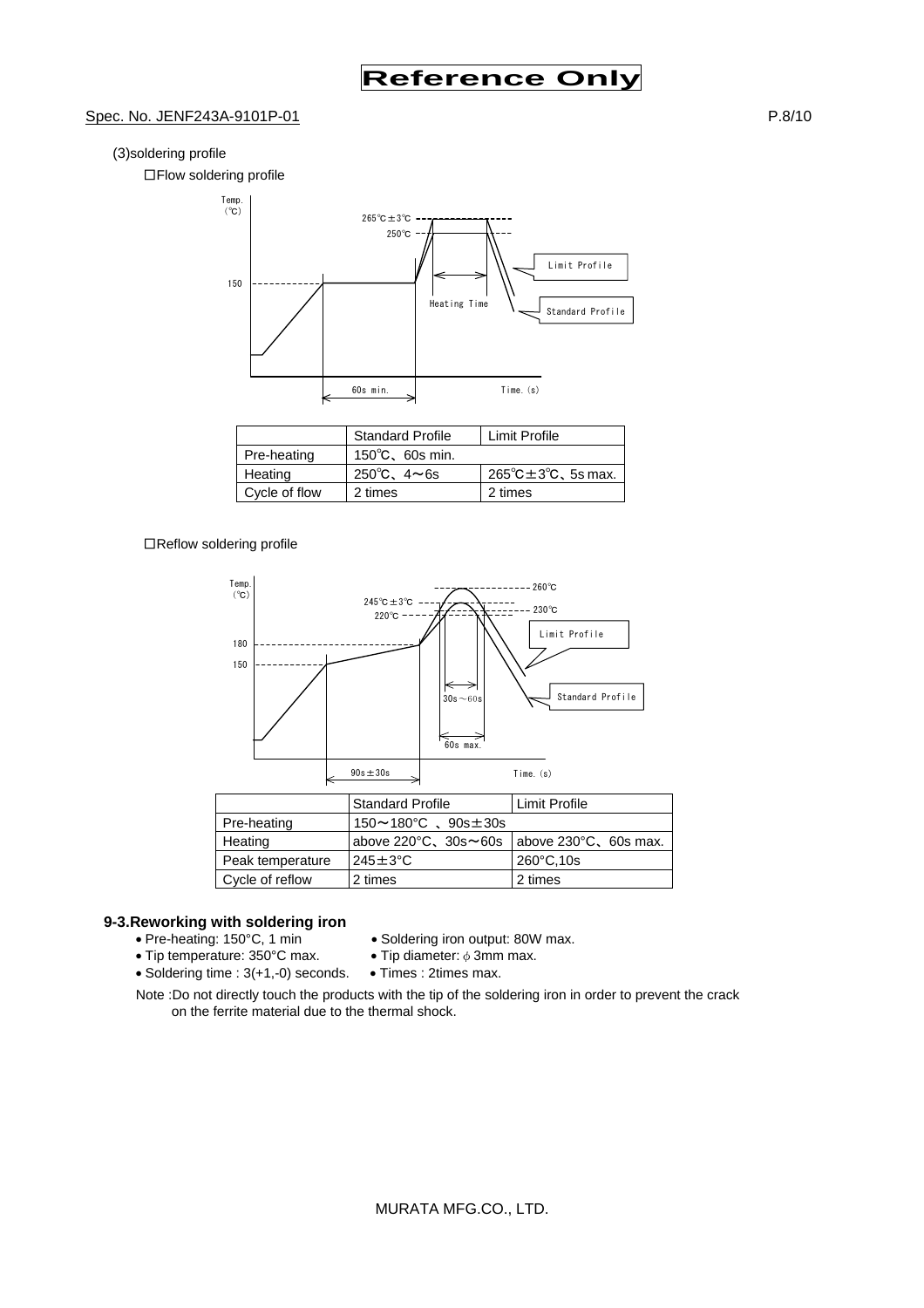#### **9-4.Solder Volume**

 Solder shall be used not to be exceeded as shown below. Upper Limit



1/3T≦t≦T (T:Chip thickness)

Accordingly increasing the solder volume, the mechanical stress to product is also increased. Exceeding solder volume may cause the failure of mechanical or electrical performance.

#### **9-5.Attention regarding P.C.B. bending**

The following shall be considered when designing and laying out P.C.B.'s.

(1) P.C.B. shall be designed so that products are not subject to the mechanical stress for board warpage. <Products direction>



Products shall be located in the sideways direction (Length:a<br/>b) to the mechanical stress.

(2)Components location on P.C.B. separation.

It is effective to implement the following measures, to reduce stress in separating the board. It is best to implement all of the following three measures; however, implement as many measures as possible to reduce stress.

| (1) Turn the mounting direction of the component parallel to the board separation surface. | A > D <sup>*1</sup> |
|--------------------------------------------------------------------------------------------|---------------------|
| (2) Add slits in the board separation part.                                                | A > B               |
| (3) Keep the mounting position of the component away from the board separation surface.    | A > C               |



\*1 A > D is valid when stress is added vertically to the perforation as with Hand Separation. If a Cutting Disc is used, stress will be diagonal to the PCB, therefore  $A > D$  is invalid.

#### (3) Mounting Components Near Screw Holes

When a component is mounted near a screw hole, it may be affected by the board deflection that occurs during the tightening of the screw. Mount the component in a position as far away from the screw holes as possible.



#### **9-6.Mounting density**

Add special attention to radiating heat of products when mounting the inductor near the products with heating. The excessive heat by other products may cause deterioration at joint of this product with substrate.